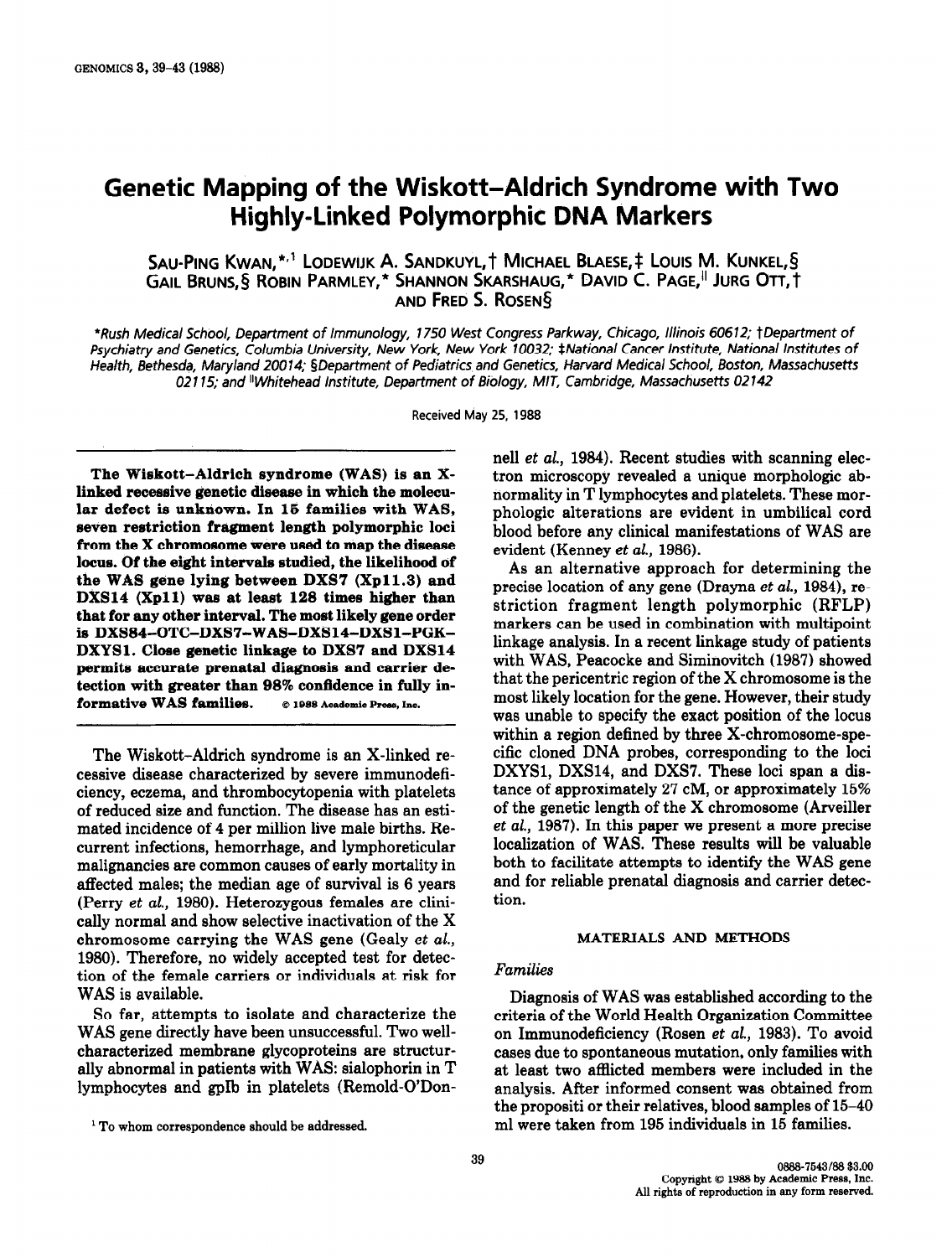## DNA Isolation and Hybridization

Total genomic DNA was extracted from human peripheral blood as described previously by Kwan et al. (1986). Two micrograms of genomic DNA was digested in the appropriate buffer with various restriction endonucleases. Electrophoresis was carried out in 0.8% agarose gels, and DNA was transferred onto Hy-bond nylon membranes according to the method of Southern (1975).

## DNA Probes

Of the 19 X-chromosome DNA markers, 11 were used in gene ordering (Aldridge et al., 1984; Bruns et al., 1982; Davies et al., 1983; Drayna et al., 1984; Francke et al., 1984; Horwich et al., 1984; Michelson et al., 1983; Middlesworth et al., 1985; Monaco et al., 1985; Page et al., 1984). DNA probes were  $^{32}P$  labeled either by using T4 DNA polymerase according to the method of O'Farrell (1981) or by the procedure of random primed synthesis. Genomic DNA that bound to nylon filters was hybridized to radiolabelled probes in the presence of 50% formamide solution at 42°C.

## Data Analysis

Linkage analysis and inference of gene order were performed using the MLINK computer program (LINKAGE Version 3.5) (Lathrop et al., 1984).

## RESULTS AND DISCUSSION

Linkage analysis was performed on a total of 195 individuals in 15 families. Only families with at least 2 WAS offspring were included in the analysis. Four of the families were part of a previous study (Peacocke and Siminovitch, 1987). In several cases, family members from three or four generations were available for testing. We first tested each obligate WAS carrier with a series of 19 DNA probes, spanning both the short and the long arms of the X chromosome. Segregation analysis with a particular marker was then performed only on those families that were informative for that marker. Probes derived from distal regions of the X chromosome were eliminated early in the analysis because of extensive recombination with the WAS gene. Thus, linkage analysis was performed with seven loci (DXS84-OTC-DXS7-DXS14- DXSl-PGK-DXYSl) defined by 11 RFLP markers that are located on the proximal portion of the short and long arms of the X chromosome. No recombinations were observed among the five cloned DNA fragments: pDp7a, Pl, p47n, P31, PDP34 (DXYSl complex); the group was collectively regarded as a single marker system in the analysis because of the physical proximity of the fragments on the long arm of the X

chromosome (D. Page et al., in preparation). Each of the families studied proved to be informative for 2 or more RFLP markers with an average of 4 informative markers per family. In some families, persons in the generations preceding the first obligate carrier were available to be tested. Such persons were regarded as unknown with respect to the WAS gene, but their genotypes frequently enabled us to deduce the phase of the markers in the next generation.

The results for the segregation of one RFLP in one family are presented in Fig. 1; MspI alleles were detected by DXS14. One of two total recombinational events with this marker is evident in Fig. 1. As person  $II<sub>3</sub>$  is homozygous for the 4-kb allele, it can be concluded that the unaffected grandfather  $(I_1)$  also had the 4-kb allele. The WAS gene, coming from the grandmother  $(I_2)$ , cosegregates with the 2.7-kb MspI allele in two of three obligate carriers,  $II_1$  and  $II_4$ . We conclude that in this family, at least one recombination between DXS14 and the WAS locus has occurred. The most likely location for recombination is person  $II<sub>3</sub>$ , although phase in  $I<sub>2</sub>$  is unknown and nonpaternity could confuse the issue.

Results of marker tests were first analyzed in twopoint linkage analyses for several recombination frequencies between the WAS locus and each RFLP marker (Table 1). Recombinations were observed between the WAS locus and all markers except DXSl. A significant lod score (logarithm of the odds for linkage) was obtained only for linkage between marker DXS14 and WAS. One recombination with WAS was observed for marker DXS7, and two recombinations for marker DXS14.

The next step in our analysis involved the use of the multipoint linkage program (Lathrop et al., 1984) to establish the order of the loci on the chromosome and





FIG. 1. Segregation of DXSl4 and the locus for WAS with the restriction enzyme MapI. High-molecular-weight genomic DNA was isolated from peripheral blood and subjected to MspI digestion prior to electrophoresis on 0.85% agarose gel. DNA was transferred to Hy-bond membrane hybridized to probe 58-l (DXSl4). The restriction pattern shows 4- and 2.7-kb bands with an autosomal band of 3 kb present in all lanes. Darkened squares represent males affected with WAS, and half-darkened circles denote obligate heterozygote females. The affected offspring of  $II_3$  is not shown.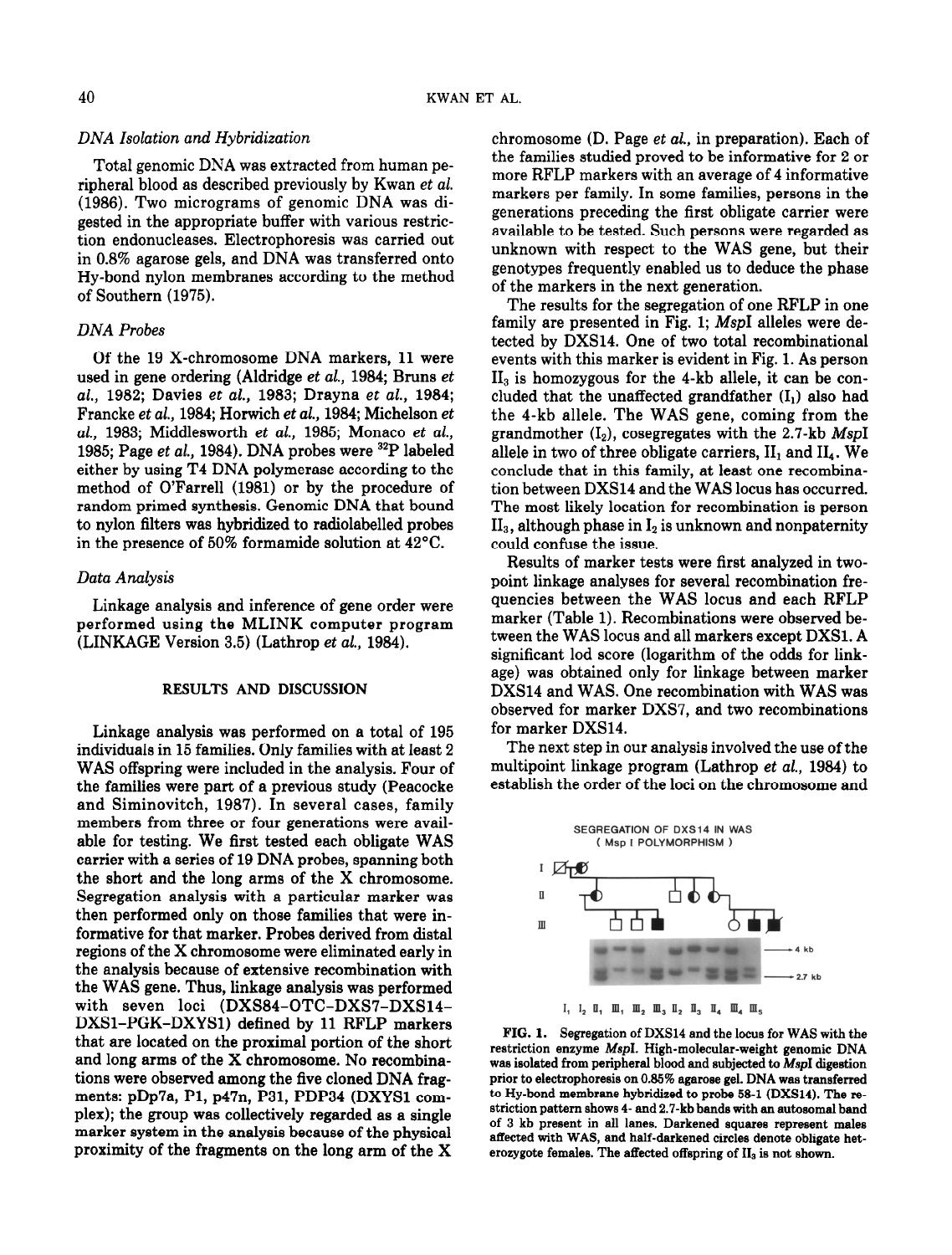|              |                                                          | Lod Scores between WAS and X Chromosome Marker Loci |         |         |      |      |      |      |      |
|--------------|----------------------------------------------------------|-----------------------------------------------------|---------|---------|------|------|------|------|------|
|              | Lod scores at varying recombination fractions $(\theta)$ |                                                     |         |         |      |      |      |      |      |
| Marker       | 0                                                        | 0.01                                                | 0.05    | 0.10    | 0.20 | 0.30 | 0.40 | θ    |      |
| <b>DXS84</b> | $\infty$                                                 | $-4.17$                                             | $-1.01$ | 0.08    | 0.69 | 0.63 | 0.32 | 0.23 | 0.71 |
| <b>OTC</b>   | $\infty$                                                 | $-2.62$                                             | $-0.73$ | $-0.09$ | 0.27 | 0.24 | 0.09 | 0.23 | 0.28 |
| DXS7         | $\infty$                                                 | 1.78                                                | 2.23    | 2.19    | 1.76 | 1.16 | 0.50 | 0.06 | 2.24 |
| <b>DXS14</b> | $\infty$                                                 | 3.16                                                | 4.04    | 3.97    | 3.19 | 2.12 | 0.96 | 0.07 | 4.06 |
| DXS1         | 1.96                                                     | 1.92                                                | 1.76    | 1.55    | 1.11 | 0.65 | 0.21 |      | 1.96 |
| <b>PGK</b>   | $\infty$                                                 | $-2.93$                                             | $-0.99$ | $-0.28$ | 0.21 | 0.32 | 0.23 | 0.30 | 0.32 |
| DXYS1        | $\infty$                                                 | $-0.83$                                             | 1.22    | 1.78    | 1.76 | 1.30 | 0.68 | 0.14 | 1.87 |

TABLE 1

Note. Calculations were carried out with the MLINK program (LINKAGE Version 3.5; Lathrop et al., 1984) with the following assumptions: gene frequency for WAS 0.000003 (other values do not influence the results to any extent); penetrance for WAS in hemixygous males, 100%; carrier females, 0%; homozygous affected females, 100%. Allele frequencies for markers: DXS84,0.38,0.62; OTC, 0.39,0.61; DXS7,0.68,0.32; DXS14, 0.35, 0.65; DXS1, 0.16, 0.84; PGK, 0.5, 0.5; all markers in DXYS1 complex, 0.5 and 0.5. Data for the five markers in the DXYS1 complex were analyzed in two ways: once in a six-point analysis, where the five markers were regarded as separate markers with no possibility of recombination between the markers and an arbitrary order within the marker group; and once in a two-point analysis, where data from the five markers were condensed into one locus with three alleles (frequencies 0.25, 0.25, and 0.5). Lod scores obtained in both calculations were identical.

to estimate the genetic distances between loci. The order of the marker loci as used in the multipoint linkage analysis is based on the following previously established order of the probes: DXS84-OTC-DXS7-DXS14-DXS1-PGK-DXYS1 (Bakker et al., 1985; Goodfellow et al, 1985). For most distances between these markers, reliable estimates have been obtained in large-scale linkage studies in "standard" families from the published database (Drayna and White, 1985; Arveiller et al, 1987). No information is available to determine the exact position of DXS14, the most important marker in our analysis, although it has been established that DXS14 is located between DXS7 and DXSl on the short arm of the X chromosome (Goodfellow et al., 1985). Estimates for the distance between DXS7 and DXS14 obtained by Wirth et al. (1988) and Bhattacharya et al. (1988) in relatively small data sets vary from 5 to 35 CM. Values exceeding 25 CM are inconsistent with the best estimate for the total distance between DXS7 and DXSl, previously shown to range from 20 to 25 CM (Arveiller et al., 1987). We carried out all calculations for each of five arbitrary positions of DXS14 between DXS7 and DXS1 (at 4, 8, 12, 16, 20 cM from DXS7), while keeping the distance between DXS7 and DXSl constant at 24 CM. For each position of DXS14, multipoint likelihoods were calculated for 86 arbitrary positions of the WAS gene relative to the map of the other markers. For each assumed position of DXS14, the most likely location of the WAS gene is between DXS7 and DXS14. Highly significant lod scores supporting this order (DXS7-WAS-DXS14) vary between 6.42 and 6.65, depending on the positioning of DXS14. The overall maximum likelihood is obtained for the following distances: DXS7-10 cM-WAS-6 cM-DXS14-

8 CM-DXSl. For this position of DXS14, the odds favoring location of WAS between DXS7 and DXS14 over the next most likely location (i.e., between OTC and DXS7) are 128 to 1 (Table 2). For the position of DXS14 farther away from DXS7 (at 20 cM) the odds increase to 203 to 1. For positions of DXS14 closer to DXS7, the odds decrease: 44 to 1 when DXS14 is

#### TABLE 2

#### Odds against Each Order, When Compared with the Order of Maximum Likelihood: DXS84-OTC-DXS7-WAS-DXSl4- DXSl-PGK-DXYSl

| Location of WAS             | Odds against<br>(compared to<br>maximum likelihood) |
|-----------------------------|-----------------------------------------------------|
| Unlinked to markers         | $4.52 \times 10^{6}$                                |
| 29 cM distal of DXS84       | $4.49 \times 10^{5}$                                |
| Between DXS84 and OTC       | $9.6 \times 10^9$                                   |
| Between OTC and DXS7        | 128                                                 |
| Between DXS7 and DXS14      |                                                     |
| Between DXS14 and DXS1      | 228                                                 |
| <b>Between DXS1 and PGK</b> | 826                                                 |
| Between PGK and DXYS1       | $2.8 \times 10^6$                                   |
| 19 cM distal ot DXYS1       | 1862                                                |
| Maximum lod score           | 6.655                                               |

Note. For these comparisons, the distance between DXS7 and DXS14 was fixed at 16 CM (for all situations the distance of maximum likelihood). The locations at 29 CM distal of DXS84 and 19 CM distal of DXYSl represent the most likely locations within the distal ranges. All calculations were carried out with the MLINK program (LINKAGE Version 3.5), using Haldane's mapping function. Distances (in cM) were fixed at DXS84-OTC, 5; OTC-DXS7, 18; DXS'I-DXSl, 24; DXSl-PGK, 5; and PGK-DXYSl, 5. Loci in the DXYSl complex were analyzed as one locus.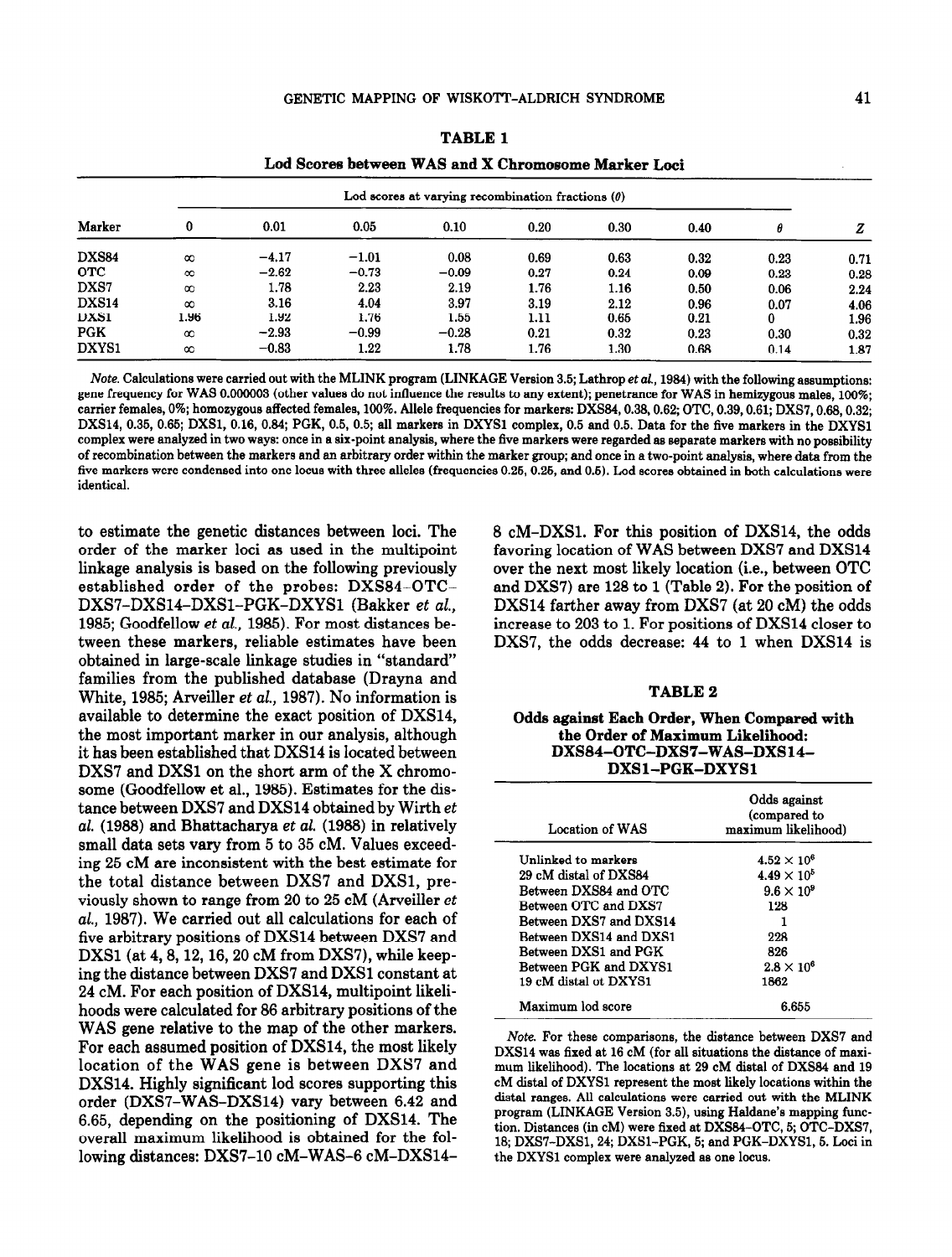located at 8 CM from DXS7. However, positions of DXS14 far away from its maximum likelihood location (at  $16$  cM from DXS7) are unlikely (Fig. 2).

Confidence intervals were constructed for the jointly estimated locations of WAS and DXS14 (Fig. 2). In linkage analysis, a confidence interval for the maximum likelihood location corresponding to a confidence coefficient of approximately 99% includes locations with less than 2 units difference in log likelihood. Since we estimated the positions of two loci simultaneously (DXS14 and WAS), we obtained a confidence area (Fig. 2) within the line indicated by -2, comprising pairs of locations for WAS and DXS14 around the point of maximum likelihood at ML (Fig. 2). Only locations for WAS between DXS7 and DXS14 fall within the confidence area; other locations appear unlikely. As was to be expected with this small number of families, the confidence area is rather large. It covers almost all locations for DXS14 between 5 and 20 CM from DXS7, and almost all locations for WAS between DXS7 and DXS14. To obtain more accurate estimates of the recombination frequency between the WAS locus and its flanking markers, it would be beneficial to obtain a better estimate of the recombination frequency between DXS7 and DXS14 in normal families rather than studying additional WAS families.

We conclude that the WAS gene is most likely located between DXS7 and DXS14. Questions regarding the order of these loci therefore appear to be solved. Markers DXS7 and DXS14 can be used as flanking markers for WAS in prenatal diagnosis and carrier detection. Questions regarding the frequency



 $\epsilon$  and  $\epsilon$  are manufactured manufacturer on the manufacturer manufacturer manufacturer manufacturer manufacturer manufacturer manufacturer manufacturer manufacturer manufacturer manufacturer manufacturer manufacturer m of marker DXS14 and WAS on the map DXS84-OTC-DXS7-DXS1-PGK-DXYS1. X-axis, distance between DXS7 and WAS; Y-axis, distance between DXS7 and DXS14. ML, the point of overall maximum likelihood. Thin solid line, max  $log(L) - 3$ ; heavy solid lines,  $log(L)$  of minus infinity (recombination between WAS and DXS7 or DXS14). Area inside the dashed line, labeled  $-2$ . forms a confidence region (corresponding approximately to a confidence coefficient of 99%) for joint location of DXS14 and WAS.

of recombination between the WAS gene and its flanking markers cannot be answered completely, so long as the exact distance between DXS7 and DXS14 is not known. For the moment, an average recombination frequency of 8% (range 4-12%) can be used in calculations of genetic risk. When both markers are informative, the accuracy of conclusions will be greater than 98%.

#### ACKNOWLEDGMENTS

The authors are very grateful to Drs. Samuel P. Gotoff, James Caeper, Alan Knutsen, Richard Hong, Kenneth Rich, and George Pipoly for providing valuable blood samples from informative families. We also thank Dr. Samuel Latt for reviewing the manuscript and Tamara Hatch for her word processing efforts. This work is supported in part by Grants AI25117 (S.-P.K.), RR2172, and AI21163 (F.R.) from the National Institutes of Health and by March of Dimes Grant 6-451 (S.-P.K.).

#### **REFERENCES**

- 1. ALDRIDGE J. KUNKEL, L. BRUNS, G. TANTRAVAHI, U. L.A. LANDE, M., BREWSTER, T., MONENJ, E., WILSON, M., BROM-LEY, W., RODERICK, T., AND LATT, S. A. (1984). A strategy to reveal high-frequency RFLPs along the human X chromosome. Amer. J. Hum. Genet. 36: 546-564.
- 2. ABVEILLER, B. OBERLE, JAND MANDEL, J. J. (1997), Co. netic mapping of nine DNA markers in the q11-q22 region of the human X chromosome. Genomics 1: 60-66.
- 3. BAKKER, HORKER M. H. COOR, N. MANDEL, J. J. WRO GEMANN, K., DAVIES, K. E., KUNKEL, L. M., WILLARD, H. F., FENTON, W. A., SANDKWL, L. A., MAJOOR-KRAKAUER, D., ESSEN, A. J., JAHODA, M. G. J., SACHS, S. E., VAN OMMEN G. J. B., AND PEARSON, P. L. (1986). Prenatal diagnosis and carrier detection of Duchenne muscular dystrophy with closely linked RFLPs. Lancet 1: 655-665.
- 4. BHATTACHARYA, S. S., WRIGHT, A. F., AND CLAYTON, J. F. (1988). A mileage chart of part of the X chromosome. Abstract in Human Gene Mapping 9, Birth Defecte: Original article series, March of Dimes, Birth Defects Foundation, in press.
- $\mathbf{5}$ . Bruns,  $\mathbf{6}$ . A.,  $\mathbf{6}$  Bruns,  $\mathbf{7}$ ,  $\mathbf{8}$  Bruns,  $\mathbf{8}$ ,  $\mathbf{7}$ ,  $\mathbf{8}$ ,  $\mathbf{8}$ ,  $\mathbf{9}$ ,  $\mathbf{10}$ ,  $\mathbf{11}$ MAN, D., AND GERALD, P. S. (1982). Isolation of X chromosomes DNA sequences. Adv. Exp. Med. Biol. 154: 60-72.
- $\beta$ . December, K. E., Pearson, P. J. Harper, P. G., Murray, P. L., Murray, P. S., Murray, P. S., Murray, P. S., Murray, P. S., Murray, P. S., Murray, P. S., Murray, P. S., Murray, P. S., Murray, P. S., Murray, P. S., Mur 7.  $\sum_{i=1}^{n}$   $\sum_{i=1}^{n}$ ,  $\sum_{i=1}^{n}$ ,  $\sum_{i=1}^{n}$ ,  $\sum_{i=1}^{n}$ ,  $\sum_{i=1}^{n}$ ,  $\sum_{i=1}^{n}$ ,  $\sum_{i=1}^{n}$ J. M., O'BRIEN, T., SARFARZAI, M., AND WILLIAMSON, R.<br>(1983). Linkage analysis of two cloned DNA sequences flanking the Duchenne muscular dystrophy in the sequences mannof the human muscular dystrophy focus on the short arm of the human X chromosome. Nucleic Acids Res. 11:<br>2303-2312. DRAYNA, D., DAVIES, K. E., HARTLEY, D., MANDEL, J.-L.,
- $\mathcal{L}$ DRAINA,  $D_i$ , DAVIES, N. E., HARTLEY, D., MANDEL, J.-L. CAMERINO, G., WILLIAMSON, R., AND WHITE, R. (1984). Genetic mapping of the human X chromosome by using restriction fragment length polymorphisms. Proc. Natl. Acad. Sci. USA 81: 2836-2839.
- $U$ RAYNA,  $U$ ., AN $U$  WHITE, R. (1989). The genetic lini FRANCKE, U., OCHS, H. D., DE MARTNILLE, B., GIACALONE,
- 9. PRANCKE, U., OCHS, H. D., DE MARTINVILLE, B., GIACALONE, J., LINDGREN, V., DISTECHE, C., PAGON, R. A., HOFKER. M. K., VAN OMMEN, G. J. B., PEARSON, P. L., AND WEDGwoon, R. J. (1984). Minor Xp21 chromosome deletion in a male associated with expression of Duchenne muscular dystrophy, chronic granulomatous disease, retinitis pigmentosa, and McLeod syndrome. Amer. J. Hum. Genet. 37: 250-267.